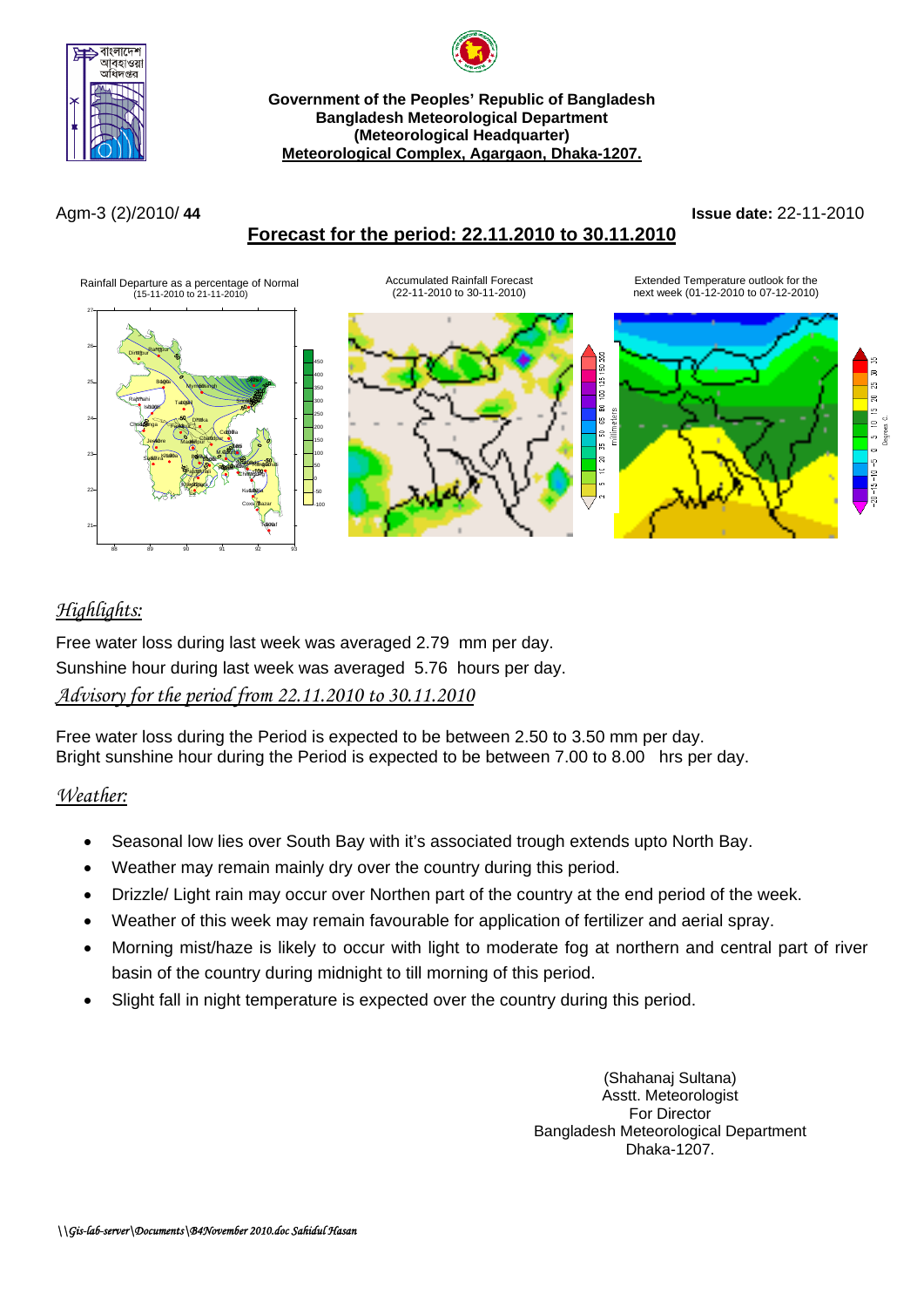#### **Bengali Version**

#### **Forecast for the period: 22.11.2010 to 30.11.2010**

Rainfall Departure as a percentage of Normal Accumulated Rainfall Foreca<br>(15-11-2010 to 21-11-2010) (22-11-2010 to 30-11-2010)

Accumulated Rainfall Forecast Extended outlook Temperature for the (22-11-2010 to 30-11-2010) next week (01-12-2010 to 07-12-2010)



#### c**Ö**b ̂ekó¨ mgnt-

MZ mßv‡n ev®úxfe‡bi ˆ`wbK Mo 2.79 wgtwgt wQj| MZ mßutn mh@KiY Kuti i %bK Mb 5.76 N·Uv@j |

## **ceffunt- 22-11-2010 Lt t\_#K 30-11-2010 Lt ch@** $\neq$

G mg‡q ev®úxfe‡bi  $\degree$  wk Nb qub 2.50  $\uparrow$  #K 3.50 wgtwgt \_vK‡Z cv‡i G mata m $\frac{d}{dx}$ iyk $\frac{d}{dx}$ i  $\hat{ }$  wk Nb avb 7.00  $\uparrow$   $\uparrow$  8.00 Nbv  $\frac{d}{dx}$  cv $\uparrow$ i

### **AvenvIqvt-**

- ‡gŠm~gx jNyPvc `w¶Y e‡½vcmvM‡i Ae¯'vb Ki‡Q Ges Gi ewa©Zvsk DËi e‡½vcmvM‡i i‡q‡Q|
- G mßyth muivt tki Avenvigv cë b Zt î $\mathbb R$  \_vKtZ cyti
- $\bullet$  G mß $\psi$ ni †k‡l † ‡ki DËivÂ $\sharp$ j  $\bullet$   $\bullet$  / m $\sharp$ Kve $\phi$  n‡Z cv $\sharp$ i
- G mßytni AvenvIgv Rwg‡Z mai cÖqvM I Dci †\_#K ivmgybK `ê¨ wQub#bvi Dc#nWk\_vK#Z cv‡i|
- $\bullet$  G m $\beta$ vh gaïivZ †\_‡K mKvj ch $\theta$ +;̃‡ki DËi I gaïvÂ $\sharp$ ji b`x AeevmKvq mév ‡\_‡K gvSvix ai‡Yi Kunkv co‡Z cv‡i|
- G mg‡q mivî ‡k iv‡Zi ZvcgvÎv mgwë mvn †c‡Z cv‡i|

(kvnbvR miZubu) mnKvix Avenvious cwiPvj‡Ki c‡¶ evsju<sup>+</sup> k AvenuI qv Ava<sup>+</sup> ßi, XvKv-1207|